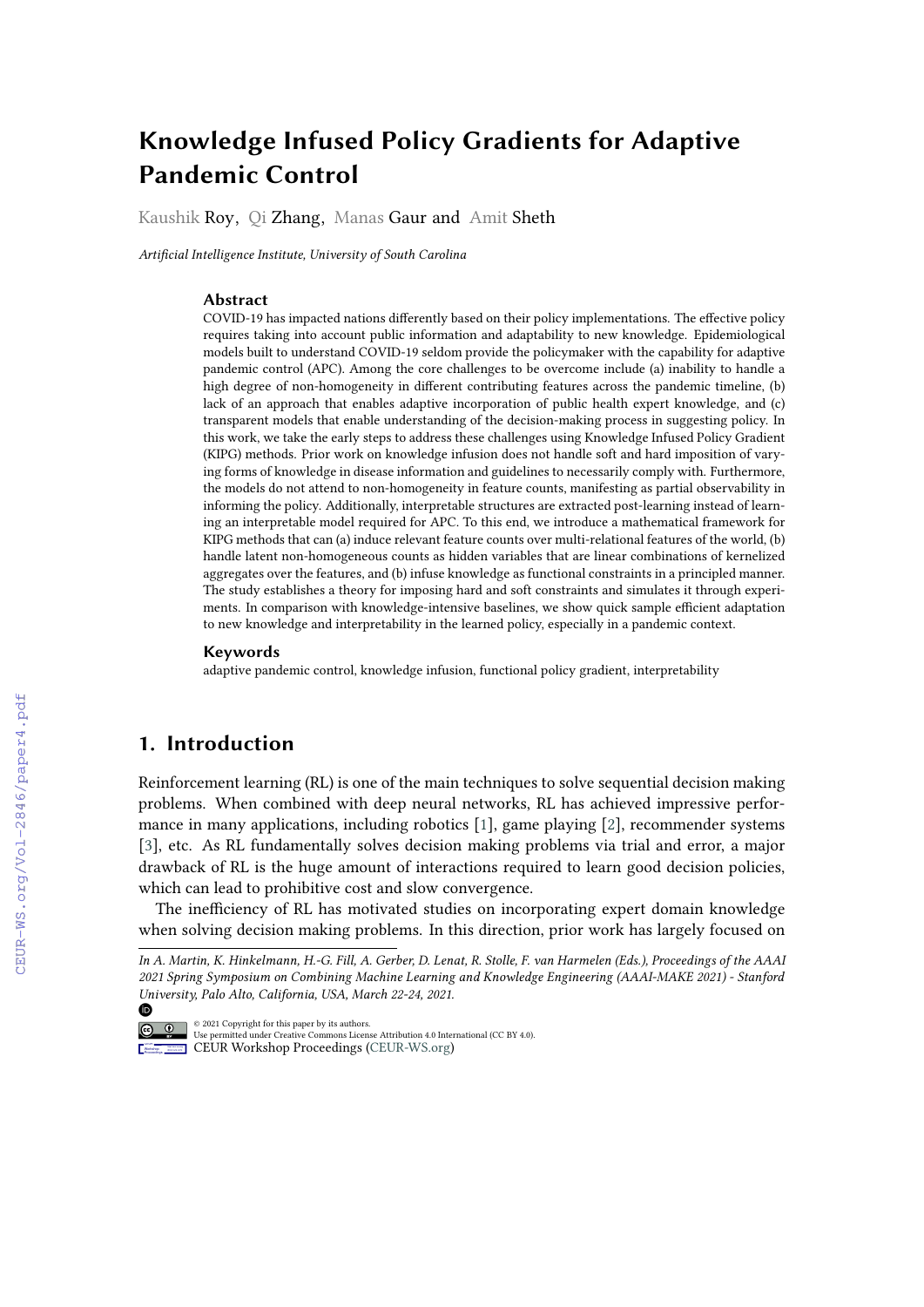the setting of imitation learning (IL), in which knowledge is represented through expert demonstrations, i.e., the expert demonstrates the desired behavior (rather than specifying the reward signal) in various scenarios stemming from a decision making problem. Such demonstrations can be used to either directly learn a classifier that mimics the expert's behavior, known as behavior cloning [\[4\]](#page-11-0), or infers the reward function that rationalizes the expert's behavior and is then optimized through RL, known as inverse RL [\[5\]](#page-11-1). The performance of IL relies on the quality of expert demonstrations. Expert demonstrations are often not exhaustive to provide supervision for all kinds of scenarios that might be countered. Moreover, sometimes only a suboptimal expert is available due to human's bounded rationality. Therefore policies learned with IL are inferior to the policies learned with RL that uses the problem's original reward. These limitations of IL has further motivated recent work that attempts to combine RL and IL. These approaches leverage both the original reward and expert demonstrations to learn betterthan-expert policies faster than RL-only approaches. For example, AlphaGo is pretrained with human expert moves and then refined via RL [\[2\]](#page-11-2).

This paper focuses on combining RL and expert knowledge to solve sequential decision making problems, which we term as knowledge infused RL. Different from the aforementioned prior works, we aim to deal with the following important, yet understudied challenges in knowledge infused RL (KIRL). 1) Partial observability and non-stationarity. Many real-world domains modeled as sequential decision making problems are partially observable. Moreover, there are often exogenous factors that are un-modeled in the input features, making the underlying decision making problem non-stationary. Most existing works in KIRL (e.g., combining RL and IL) ignore this and apply algorithms developed with the assumption of full observability and stationarity, while we aim to explicitly consider partial observability and non-stationarity in our KIRL method. 2) Structured knowledge representation. The IL framework assumes that knowledge is represented by expert demonstrations of low-level behavior, yet low-level demonstrations are difficult to obtain in many domains. Instead, human knowledge is often represented in a structured, high-level manner. As an example, consider the guidelines of a public health agency for a pandemic. We argue that leveraging such structured knowledge requires structured input representation for the RL algorithm. 3) Interpretability. We aim to develop approaches such that both the process of leveraging expert knowledge and the resulting learned policy are interpretable. The interpretability for KIRL is required in high-stakes domains such as public health and yet largely ignored in prior works.

**Adaptive Pandemic Control** This paper focuses on the pandemic control setting that manifests all of the three aforementioned challenges. Consider a scenario where a notional city is in a pandemic, with the following characteristics: people living in homes, working at offices, and shopping at places, all connected in a geographical map. The city's government aims to optimize its pandemic control policy with KIRL to strike a balance between public health and economic resiliency. The true number of infected people is only partially observable to the government, as exhaustive testing is often not possible. In general, the course of the pandemic is a non-stationary process due to exogenous factors, such as people flowing into a certain area for some short-term local event, an abrupt decrease in the mortality rate of the disease due to new medications, etc. The partial observability and non-stationarity result in a non-homogeneous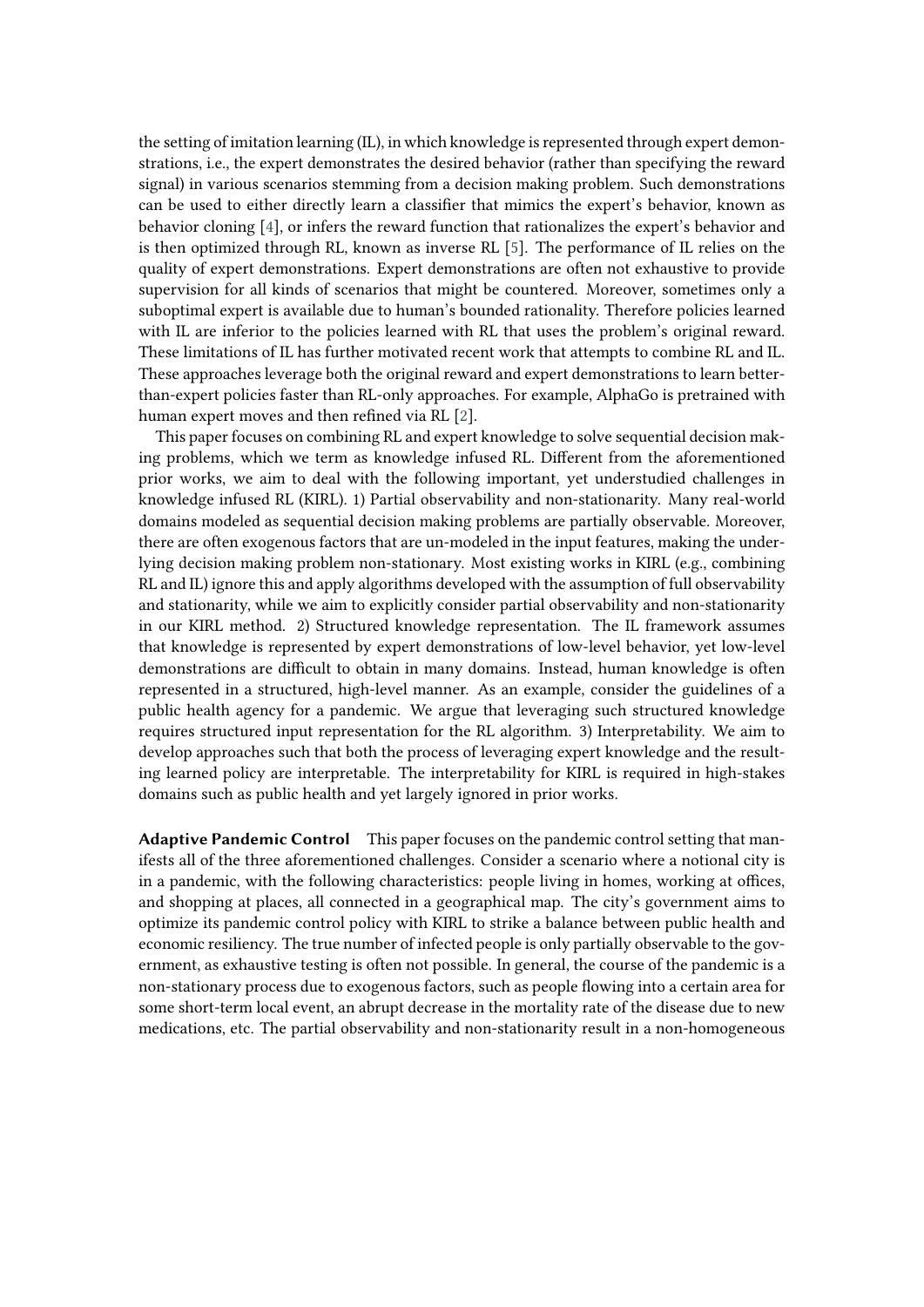counting process of the observed number of infected individuals. The knowledge of experts consulted is often formatted into high-level guidelines; for example, shopping area A should be locked down before shopping area B since locking down B will result in more severe economic consequences. In order to incorporate such guidelines, the input to the KIRL algorithm needs to be represented in an interpretable manner. Further, the resulting pandemic control policy learned by KIRL needs to be also interpretable.

**Related Work** For APC, during COVID-19, we have identified specific challenges that include the agent handling relational features, non-homogeneity in the feature counts, and learning non black-box interpretable structures through knowledge infusion [\[6\]](#page-11-3). We believe that the inability to handle these issues by previous approaches can pose bottlenecks in agent models for assisting policymakers. Our study aims to investigate our formulation in handling these specific challenges through knowledge infusion in functional space since we specify knowledge as functional constraints. There is a rich body of work on RL concerning relational featurebased functional spaces [\[7,](#page-11-4) [8\]](#page-11-5). However, they do not use knowledge infusion, handle count features, or deal with partial observability in the state. Poisson dependency networks have been proposed to handle multivariate count data but do not consider non-homogeneity in the counts [\[9\]](#page-11-6). Odom et al., present a way to incorporate knowledge constraints in relational function spaces that can be used in conjunction with the work of Kersting et al., and Hadiji et al., to achieve knowledge infusion in Policy Gradients [\[10,](#page-11-7) [7,](#page-11-4) [9\]](#page-11-6) for pandemic control. Our work most closely resembles this, and we, therefore, employ it as our evaluation baseline. We make key and necessary modifications to the agent's approximation architecture in moving from trees to linear basis, using kernel aggregates to handle non-homogeneity, partial observability and most importantly, development of a mathematical framework for hard and soft imposition of knowledge as functional constraints that are applicable in a wide range of scenarios in APC. Also, we prove that the baseline is an instance of our framework. Other approaches for knowledge infusion in functional spaces include the use of cost sensitivity constraints in imbalanced data, and monotonicity constraints which are not directly applicable to our setting [\[11,](#page-11-8) [12\]](#page-11-9). The use of monotonicity constraints in preference-based knowledge infused RL can be an interesting extension to our work.

**Contribution** Our contribution is two folds: First, we create an agent-based pandemic simulator that models the interactions between individuals that move across specific locations within a community, such as homes, offices, shops, hospitals, etc. The spread of the disease is simulated using the typical SIR model. Interventions like locking down a specific location and increasing testing are the control measures modeled in the simulator. The pandemic simulator manifests all of the three motivating challenges. Second, we develop a novel KIRL algorithm, Knowledge Infused Policy Gradient, that addresses the challenges. To incorporate structured knowledge format and support interpretability, the policy is derived from learned relational features using an interpretable 2-layer neural network. An example of such a relational feature is - *There exists a residential neighborhood, a person living in a home, and shop in the same route with many people shopping at this place, where a potential intervention is locking down such shops.* The partial observability is addressed by aggregating the learned relational features over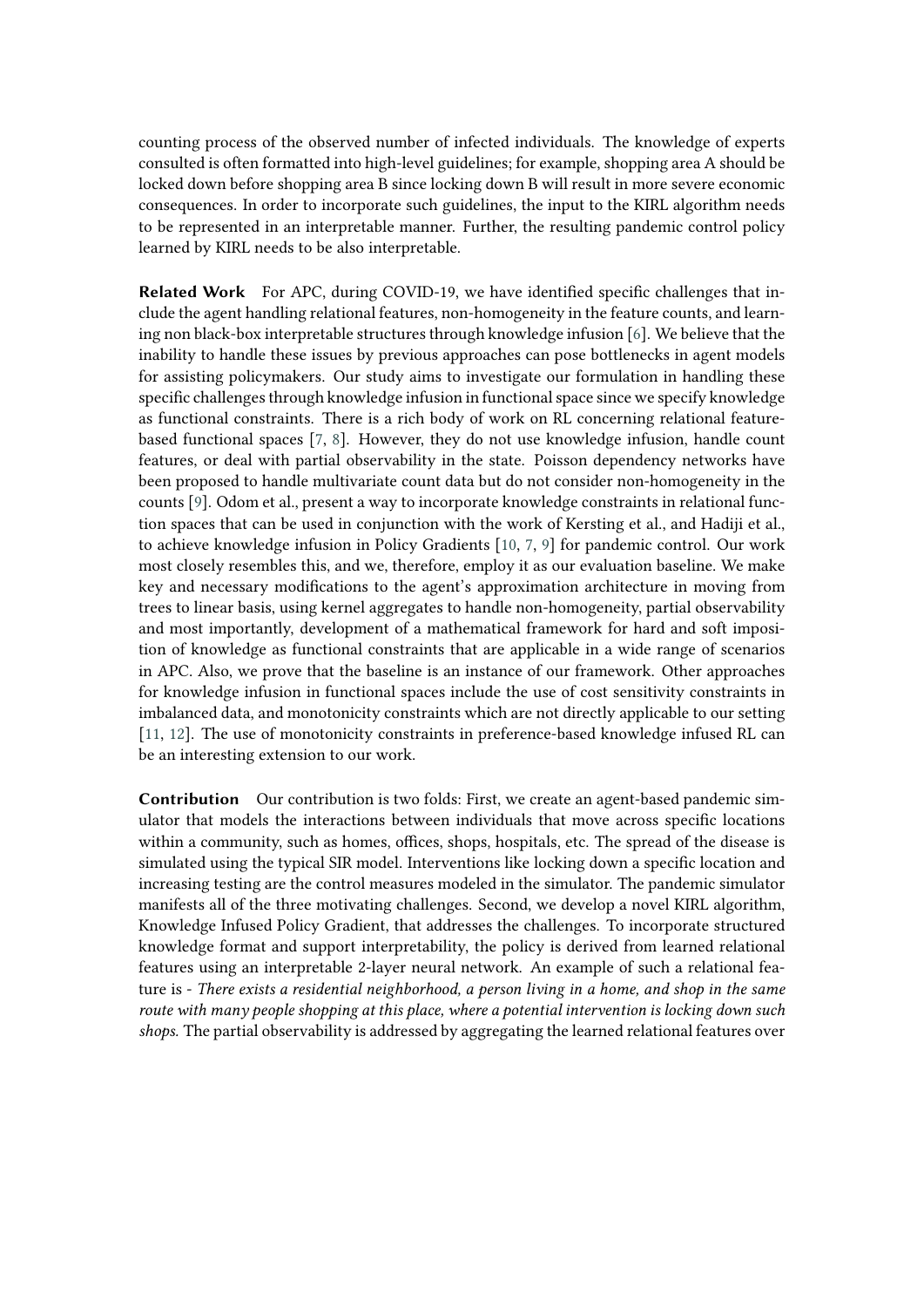<span id="page-3-0"></span>

**Figure 1:** The knowledge infusion and analysis pipeline that begins with the agent interacting with the simulator to learn the policy, constructing a state representation and utilizing knowledge through KIPG to learn a knowledge infused agent policy for APC scenarios. This policy is then evaluated for its efficacy (% of test cases passed) and interpretability (readable and meaningful).

time. Further, expert knowledge is infused into the policy gradient-based optimization in an online manner so that the knowledge can be adjusted whenever necessary to adapt to the nonstationary course of the pandemic. Figure [1](#page-3-0) shows the pipeline of our KIRL algorithm, which will be described in detail in Sections [2](#page-3-1) and [3.](#page-5-0)

# <span id="page-3-1"></span>**2. Preliminaries**

#### **2.1. Policy Gradients in Functional Space**

In the standard RL framework, a Markov Decision Process (MDP) is defined by a set of states s ∈ S, actions  $a \in A$ , state transition probabilities on taking actions  $\delta(s, a, s') : S \times A \times S \longrightarrow [0, 1]$ , and a reward model  $r(s, a) : S \times A \rightarrow \mathbb{R}$ . A common way to specify the policy  $\pi(s, a)$ , to execute in state s, is using a Boltzmann distribution:  $\pi(s, a) = e^{\psi(s, a)}$  $\frac{e^{\psi(s,a)}}{\sum_{a'} e^{\psi(s,a')}}$ , where  $\psi(s,a) = \theta^{\text{T}} \Phi(s,a)$ , where

 $\Phi(s, a)$  represents features about  $(s, a)$ ,  $\theta$  are the parameters and  $a^{'} \in A$ . Policy gradients seek to learn the parameters  $\theta$ , that optimize the value of a policy:

<span id="page-3-2"></span>
$$
\frac{\partial v_{\pi}}{\partial \theta} = \sum_{s} d^{\pi}(s) \sum_{a} \frac{\partial \pi(s, a)}{\partial \theta} Q^{\pi}(s, a)
$$
 (1)

Here,  $d^{\pi}$  is the distribution from which the states are drawn and  $Q^{\pi}$  is the Q-value function corresponding to policy  $\pi$ . The  $Q^{\pi}(s,a)$  function is estimated using state-action pair trajectories from a simulator, by Monte Carlo methods or function approximation. Kersting et al., show that  $\theta$  parameterization of the policy is difficult to achieve owing to feature selection in continuous and relational environments, in which there are infinitely many possibilities [\[7\]](#page-11-4).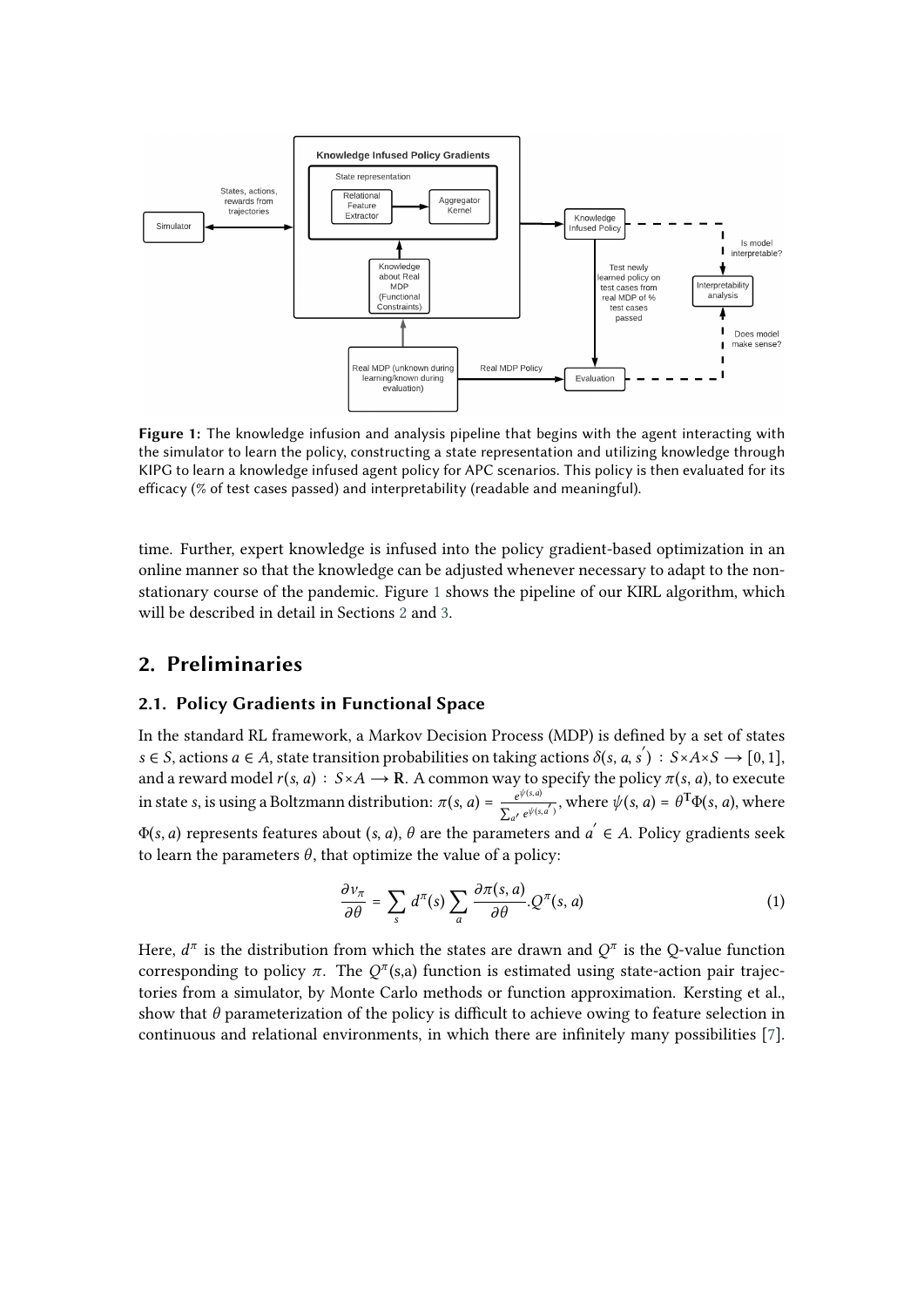Thus we employ gradient ascent in functional space to learn the function  $\psi(s, a)$  directly, that rely on learned relational features (see Section [3.1\)](#page-5-1). The learning of these features overcomes the problem of pre-defining count features, and thereby providing finer grained control. We start with an initial function  $\psi_0(s, a)$  and add  $k = 1 - K$  functions,  $\delta_k(s, a)$  to fit the gradients:  $\partial v_{\pi}/\partial \psi_{k-1}(s, a)$  where  $\psi_k(s, a) = \psi_0(s, a) + \sum_{j=1}^{k-1} \delta_j(s, a)$ .

In the parametric setting we use the gradient specified in Equation [1.](#page-3-2) Here we make the change from  $\theta$  to the function  $\psi(s, a)$ , we need the form for the gradient  $\frac{\partial \pi(s, a)}{\partial \psi(s, a)}$ , as this is the only component of the gradient dependent on  $\psi(s, a)$ , for each action  $a \in A$ . We instead compute the gradient as:  $\frac{\partial \pi(s,a)}{\partial \psi(s,a)} = \pi(s,a) \frac{\partial \log \pi(s,a)}{\partial \psi(s,a)}$  $\frac{\log \pi(s,a)}{\partial \psi(s,a)}$ . Using the Boltzmann distribution form for  $\pi(s, a) = \frac{e^{\psi(s, a)}}{b}$  $\frac{e^{\psi(s,a)}}{\sum_{a'} e^{\psi(s,a')}}$ , this gradient becomes:  $\frac{\partial \log \pi(s,a)}{\partial \psi(s,a)} = I(s,a) - \pi(s,a)$ . This has a very intuitive form, as it defines the gradient between, if  $a$  was taken in  $s$  given by the indicator function  $I(s, a)$ , and the probability of taking a in s according to our model given by  $\pi(s, a)$ .

## **2.2. Gradient boosted 2-layer Neural Network Learning**

In this paper, the agent uses a Neuro-Symbolic approximator for the policy by learning a set of linear models. Each linear model  $\delta_k(s, a)$  can be viewed as a basis function for  $\psi(s, a)$  approximation. To prevent the correlation between them, the sample state action pairs will be sub-sampled each time. The resulting policy will be a linear combination of these basis functions. We move away from tree-based models, for the following reasons: 1) The basis functions can handle continuous, discrete, and relational inputs without extensive pre-processing or binning. 2) The final linear combination  $\psi(s, a)$  can be laid out as a 2-layer Neural Network(NN), for which the weights in the 2nd layer are unity. The network weights can be refined through backpropagation. Beubeck et al., show that a 2-Layer NN with RELU activations are able to approximate arbitrary functions with high precision and  $O(\frac{N}{d})$  $\frac{N}{d}$ ) neurons in the hidden layer, where  $d$  is the dimension of the input and  $N$  is the number of data samples [\[13\]](#page-11-10). Since the dimensionality d in our setting is high and N, i.e. size of the data is typically low, we can use just a few linear basis functions (neurons) in the hidden layer to achieve good approximation. 3) Each basis function  $\delta_k(s, a)$  has interpretable structure. Interpretability theory for NN structures has recently been well studied and we require that the agent policy be robust and interpretable for applications such as APC. Dombrowski et al., show that a target interpretation on the decision making by the NN  $\mathcal{E}_{\pi(s,a)}$ , given by the network weights (heat map), can be manipulated in terms of its features  $\Phi(s, a)$  and yet still yield almost the same interpretation  $\mathcal{E}_{\pi(s, a)}$  [\[14\]](#page-11-11). This is related to the curvature of the output manifold of the NN. They propose to alleviate this issue by replacing RELU activations with soft-plus non linearities with a small parameter  $\beta$ as:  $\frac{1}{\beta}$  log(1 +  $\beta\Phi(s, a)$ ). With this modification, the weights are more robust to perturbations or modifications in the input  $(s, a)$ .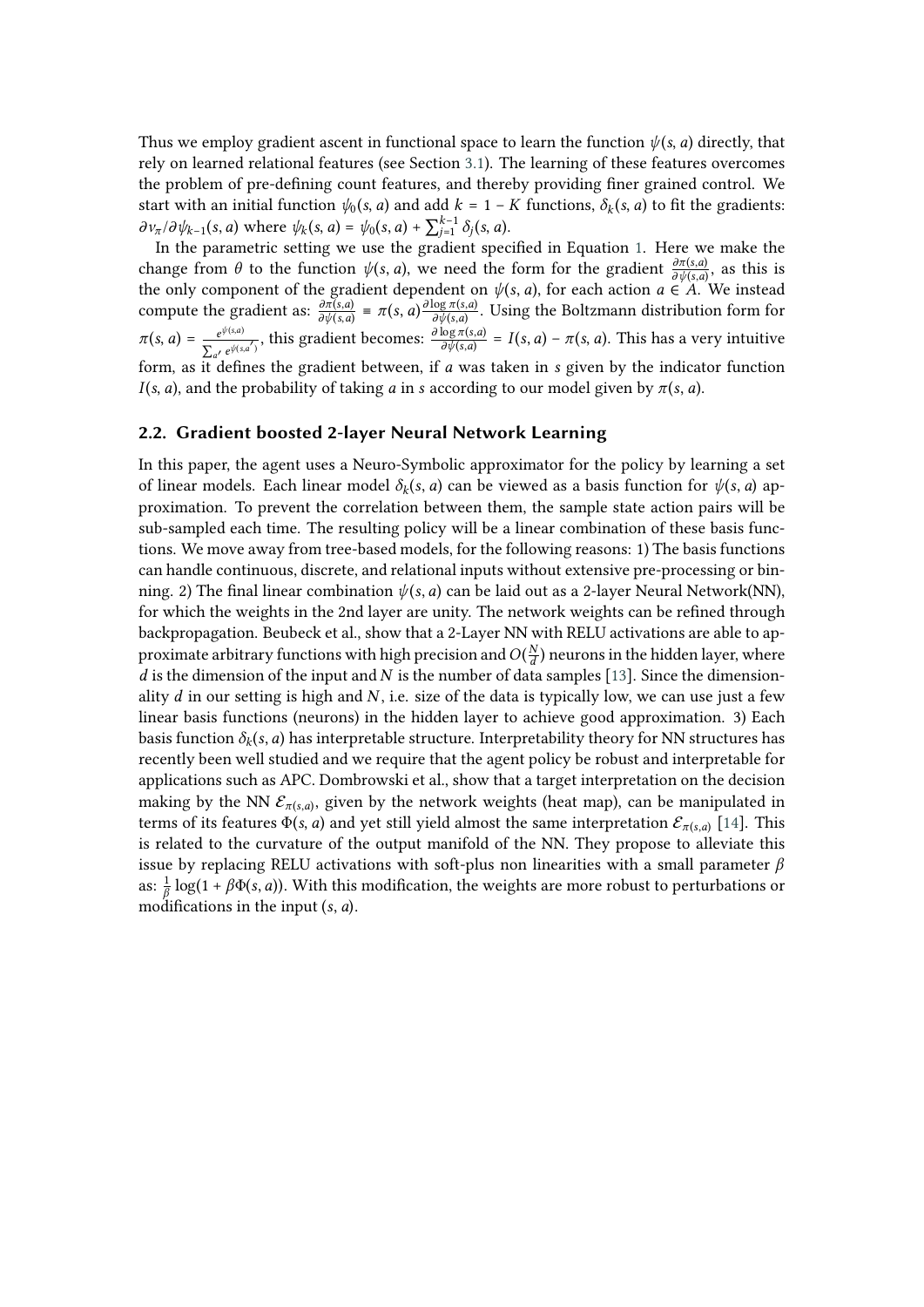## <span id="page-5-0"></span>**3. Methodology**

#### <span id="page-5-1"></span>**3.1. Relational Feature Extractor and Aggregator Kernel**

We learn the relational features (clauses) over of the state  $\Phi(s, a)$  using standard and well understood Inductive Logic Programming (ILP) methods [\[15\]](#page-11-12). The inductive bias is provided in the form of Aleph modes which can be automatically learned from a schema of the world [\[16,](#page-11-13) [17\]](#page-11-14). This bias is included to constraint the search to not include features that do not make sense. For example, to decide on locking down a shop we would not like an irrelevant feature that does not actually contain the shop or anything related to it. Furthermore, we count the number of examples over the features that make up  $\Phi(s, a)$  for example the feature: **same(State,Res,Shop)** ∧ **pin(State,Person,Home)** ∧ **hin(State, Home,Res)** outputs the number of persons, homes, shops, and residential areas that satisfy this feature description, where the feature denotes: *There exists a residential neighborhood and shop in the same route and a person living in a home that is part of the residential neighborhood*. We make use of a minimal threshold of mutual information to satisfy along with a maximum clause length for picking the features  $\Phi(s, a)$ .

It is likely in APC, that  $\pi(s, a)$  is a process that depends on counts  $\lambda_{h(s, a)}$  over latent state features  $h(s, a)$ , such as number of persons ill i.e.  $\lambda_{\Phi(s, a)} = f(\lambda_{h(s, a)})$ . This creates partial observability, and thus the entire observed data trajectory history  $\mathcal{H} = \{(s_1, a_1), (s_2, a_2) \dots (s_T, a_T)\}\$ influences counts  $\lambda_{\Phi(s,a)}$  and in turn the policy  $\pi(s, a)$ . Hadiji et al., present a way to handle multivariate count models, although not latent counts [\[9\]](#page-11-6). However, their model does not take into account non-homogeneity in the counts that is also characteristic of APC scenarios. Hence, due to expected non-homogeneity, the count can be modeled as:

$$
\lambda_{\Phi(s,a)}^T = \mu_T + \sum_{t=1}^{T-1} w_t \mathcal{K}(\lambda_{\Phi(s,a)}^t, \lambda_{\Phi(s,a)}^{T-1}),
$$

where  $\mu$ <sub>T</sub> models a base count (bias). We aggregate count features that make up over the history H using this type of kernel  $\mathcal K$  to handle partial observability and non-homogeneity in the counting process. The Kernel approach inspired by a Hawkes process model  $^1$  $^1$ , acts as a method to model a homogeneous count process in the local neighborhood around  $T$ , where the non-homogeneity arises due to a union of several such locally homogeneous processes. Additionally, it has been studied before that the limiting distribution of a binary outcome process over an infinite horizon is a counting process, for example binomial to Poisson [\[18\]](#page-11-15). We can similarly use the same principle in reverse to model the policy as a binary outcome process over each discrete (s, a), at time T. We thus model the policy  $\pi(s, a)$  at time T as a binary outcome problem, using relational count features from the trajectory history  $H$ , up to time  $T - 1$ , aggregated using kernel  $K = e^{-(x-y)^2}$ 

#### **3.2. Bayesian Knowledge Infusion**

Using a relational description, we can mathematically formalize knowledge as specifying constraints over the parameters  $\theta$ . More precisely, knowledge is specified as a set of M functional

<sup>1</sup><https://mathworld.wolfram.com/HawkesProcess.html>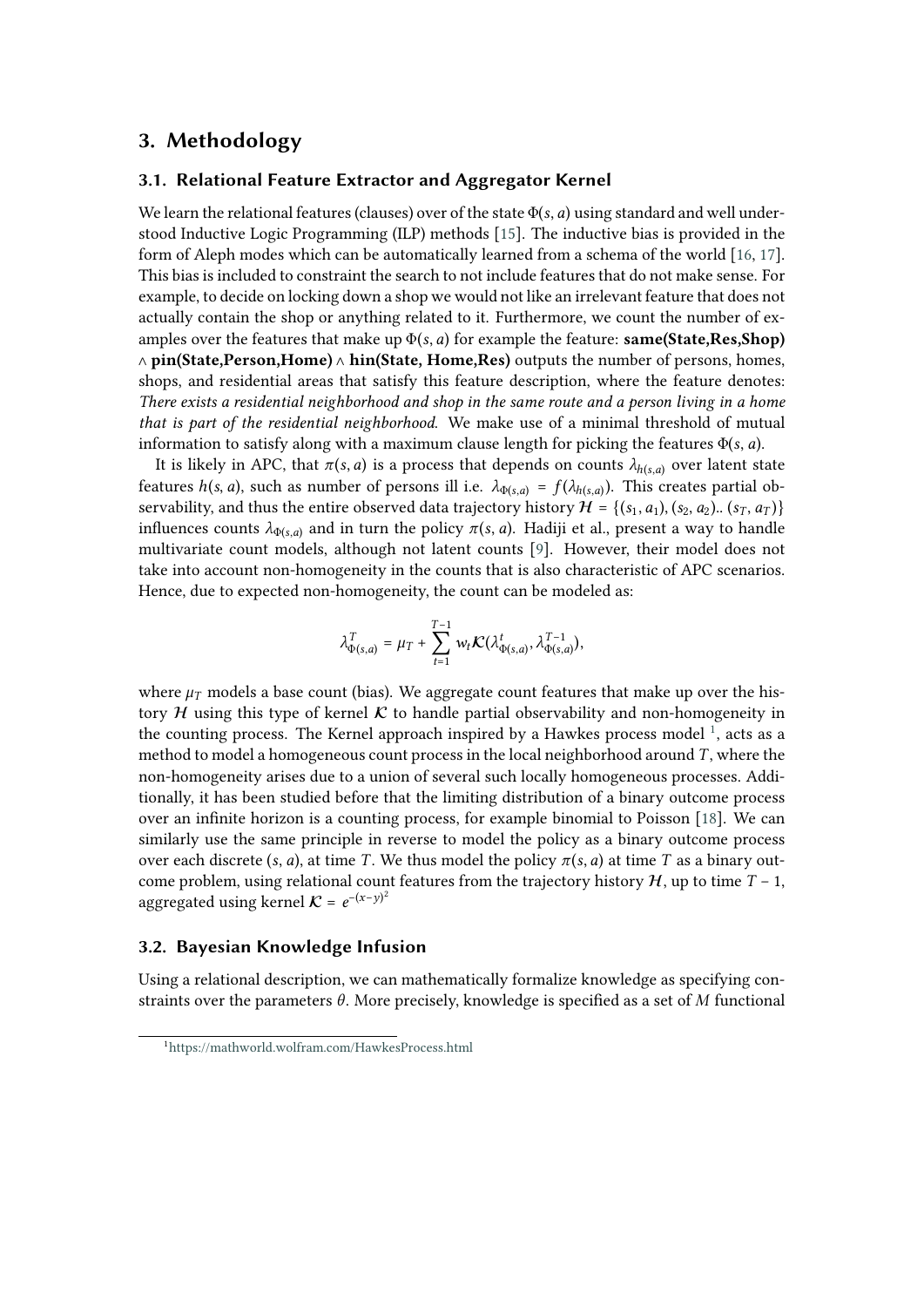constraints  $FC_i$ , where  $i \in [1, M]$  for each action  $a \in A$  as:  $\Delta f_i(s) \Rightarrow (P(\theta) = p_i(\omega_i, \theta))$ , which says that functional constraints are applied in probability space to the parameters, if the conjunction of conditions,  $\wedge f_i$  are satisfied in state s. If  $P(\theta)$  is high, then action *a* is preferred in *s* when  $\wedge f_i$  applies. In functional space,  $\psi(s, a)$  is constrained in place of  $\theta$ . We will denote **D** to be the data containing  $(s, a)$  pairs from trajectories.  $\psi(s, a)$  is updated according to Bayes rule that defines the posterior as:

$$
P(\psi(s, a)|\mathbf{D}) = \frac{P(\mathbf{D}|\psi(s, a))P(\psi(s, a))}{\int_{\psi(s, a)} P(\mathbf{D}|\psi(s, a))P(\psi(s, a))}
$$

Taking log on both sides we get log  $P(\psi(s, a)|\mathbf{D}) \propto \log P(\mathbf{D}|\psi(s, a)) + \log P(\psi(s, a))$ . For our problem the distribution P is the policy  $\pi$ , that we trying to learn. Therefore,  $P(D|\psi(s, a)) =$  $\pi(s, a) = \frac{e^{\psi(s, a)}}{a}$  $\frac{e^{\varphi(s,a')}}{\sum_{a'} e^{\psi(s,a')}}$ , and  $\log P(\psi(s,a))$  are the  $\omega_i$ 's corresponding to each  $FC_i$ , of which there are M. We assume independence among the  $FC_i$ 's. Instead of using the data likelihood  $P(D|\psi(s, a))$ as the functional form of policy  $\pi$ , we now use the Bayesian posterior,  $P(\psi(s, a)|D)$ . This gives us a new form for policy:  $\log \pi(s, a) \propto \log(\frac{e^{\psi(s, a)}}{\sqrt{m}})$  $\frac{e^{\varphi(s,a')}}{\sum_{a'} e^{\psi(s,a')}}$ ) + log  $P(\psi(s,a))$ . Using the Laplace distribution form i.e.  $p_i(\psi(s, a), \omega_i) = \frac{e^{\frac{-|\psi(s, a) - \omega_i|}{b}}}{2b}$  and setting  $b = 1$ , we now derive the new knowledge infused functional gradient  $\frac{\partial \log \pi(s,a)}{\partial \psi(s,a)}$ , when  $FC_i$  applies in s when learning model for action a, as follows:

<span id="page-6-0"></span>
$$
\frac{\partial \log \pi(s, a)}{\partial \psi(s, a)} = \frac{\partial \log(\frac{e^{\psi(s, a')}}{\sum_{a'} e^{\psi(s, a')}}) + \log P(\psi(s, a))}{\partial \psi(s, a)} = I(s, a) - P(D|\psi(s, a) - \text{sign}(\psi(s, a) - \omega_i)
$$
(2)

where,  $-\text{sign}(\psi(s, a) - \omega_i)$  is 1 when  $FC_i$  really prefers a in s, with  $\omega_i$  being a large positive number, and is −1 when  $FC_i$  does not prefer *a* in *s*, with  $\omega_i$  being a large negative number. With multiple  $FC_i$ , we can write the knowledge infused functional gradient as:

$$
(I(s, a) - P(D|\psi(s, a))) + \sum_i \alpha_i(-\text{sign}(\psi(s, a) - \omega_i))
$$

where  $\alpha_i$  can be thought of as a weight on how important we consider  $FC_i$ . It is worth noting that if we set all  $\alpha_i = \alpha$  in Equation [2,](#page-6-0) we recover the formulation in Odom et al.'s work [\[10\]](#page-11-7). We formally state this in Theorem [1,](#page-6-1) where the proof is omitted due to the space limit. More generally,  $p_i(\psi(s, a), \omega_i)$  can assume functional forms other than Laplace distributions as well, depending on domain requirements.

<span id="page-6-1"></span>**Theorem 1.** *With*  $\omega_i$  for each Functional Constraint set to  $\pm K$  where K is the number of learned *basis functions during Functional Gradient Ascent, and all*  $\alpha_i = \alpha$ ,

$$
(I(s,a)-P(\mathbf{D}|\psi(s,a))) + \sum_i \alpha_i(-\mathrm{sign}(\psi(s,a)-\omega_i)) = (I(s,a)-P(\mathbf{D}|\psi(s,a))) + \alpha(n_t-n_f) \quad (3)
$$

 $n_t$  is the number of Functional Constraints that agree with the action taken and  $n_f$  is the number *that does not.*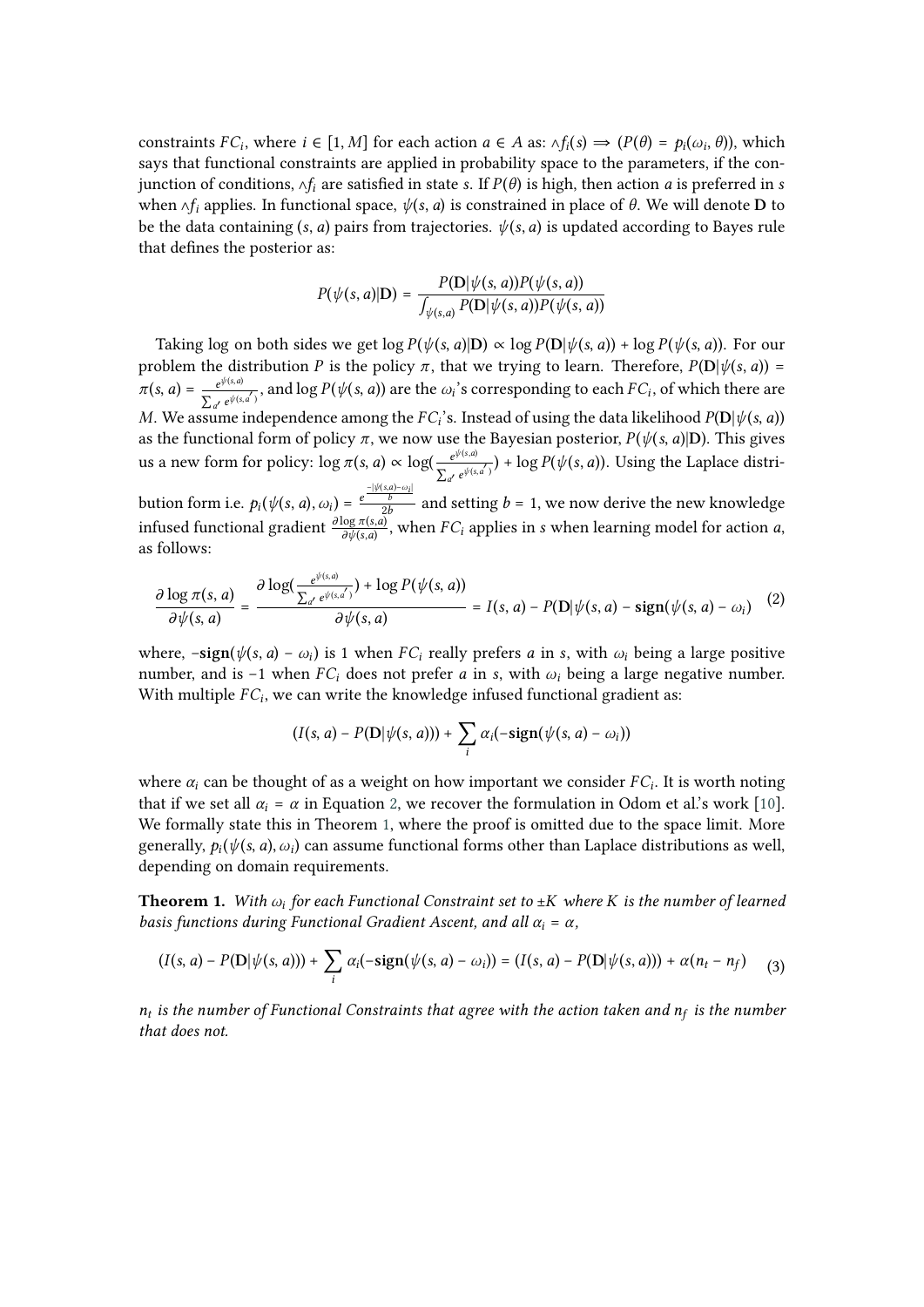## **3.3. Conditional Functional Gradients for Knowledge Infusion**

The Bayesian formulation imposes constraints in a soft way such that the agent gradually incorporates the knowledge. A second way to incorporate knowledge as functional constraints that enforces hard imposition, is to use the conditional functional gradient ascent method [\[19\]](#page-11-16). In this method, after  $\psi_k(s, a)$ , after  $k$  stages of boosting, is approximated as  $\psi_0(s, a) + \sum_{j=1}^{k-1} \delta_j$ , a constrained  $\psi_k(s, a)$  is obtained by solving the linear program (LP)

$$
\psi_k^*(s, a) = \mathop{\rm argmin}_{\psi_{FC_i}(s, a)} \psi^{\mathsf{T}}(s, a) (\pi(s, a) \frac{\partial \log \pi(s, a)}{\partial \psi(s, a)} Q(s, a))
$$

, where  $\psi_{FC_i}(s, a)$  are the  $\psi(s, a)$  functions that are constrained to adhere to  $FC_i$ , and  $\pi(s, a)$  =  $e^{\psi(s,a)}$  $\frac{e^{\psi(s,a)}}{\sum_{a'} e^{\psi(s,a')}}$ .  $\psi_k(s,a)$  is then recomputed as  $(1 - \gamma_k)\psi_k(s,a) + \gamma_k\psi_k^*(s,a)$ , where  $\gamma_k \in [0,1]$ .  $\gamma_k$  is a hyper-parameter that is empirically set and decayed as learning progresses. The form of the  $FC<sub>i</sub>$ , is the same as in the Bayesian formulation. Thus these constraints can be infused into the optimization through conditional functional gradients to handle Source, Cost Sensitivity and Hybrid constraints as well. Any off the shelf LP solver can be used during optimization. The LP formulation for  $FC_i$  is detailed below:

$$
\min \sum_{(s,a)\in \mathbf{D}} (\psi_k(s,a)) (\pi(s,a) \frac{\partial \log \pi(s,a)}{\partial \psi(s,a)} Q(s,a)) \quad \text{s.t.} \quad \psi_k(s,a) = \omega_i, \text{ if } \wedge (f_i(s) = \text{True}) \tag{4}
$$

The LP can also be solved using gradient descent on the Lagrangian constructed as: if  $\wedge (f_i(s) =$ True)

$$
\mathcal{L}(\psi(s,a)) = \sum_{(s,a)\in D} \psi_k(s,a) (\pi(s,a) \frac{\partial \log \pi(s,a)}{\partial \psi(s,a)} Q(s,a)) - \alpha_i(\psi_k(s,a) - \omega_i)
$$

## **3.4. Combination of Hard and Soft Constraints**

In APC, assistive agents are required to comply with general guidelines (hard constraints) while also benefiting from adapting to knoweldge in a gradual manner (soft constraints). We can combine the Bayesian formulation with Conditional Functional Gradients to achieve this type of agent. Thus, first knowledge is specified for soft infusion using  $FC_{soft} = \Lambda f_{soft}(s) \Rightarrow$  $(P(\psi(s, a)) = p_{\text{soft}}(\omega_{bias}, \psi(s, a)))$ , following which  $\frac{\partial \log \pi(s, a)}{\partial \psi(s, a)}$  is computed as  $(I(s, a) - P(D|\psi(s, a))) +$  $-\text{sign}(\psi(s, a) - \omega_{\text{soft}})$ . Next, hard constraints that the agent has to comply with can be specified for hard infusion using  $FC_{hard} \wedge f_{hard}(s) \Rightarrow (P(\psi(s, a)) = p_{hard}(\omega_{hard}, \psi(s, a)))$ , which can be optimized using an LP solver or by solving the Lagrangian: if  $\wedge$ ( $f_{hard}(s)$  = True)

$$
\mathcal{L}(\psi(s,a)) = \sum_{(s,a)\in D} (\psi_k(s,a)) (\pi(s,a) \frac{\partial \log \pi(s,a)}{\partial \psi(s,a)} Q(s,a)) - \alpha_{hard}(\psi_k(s,a) - \omega_{hard})
$$

In this way, knowledge infusion is carried for the agent to effectively assist policy makers with both incoming knowledge about the developing situation and compliance with general guidelines.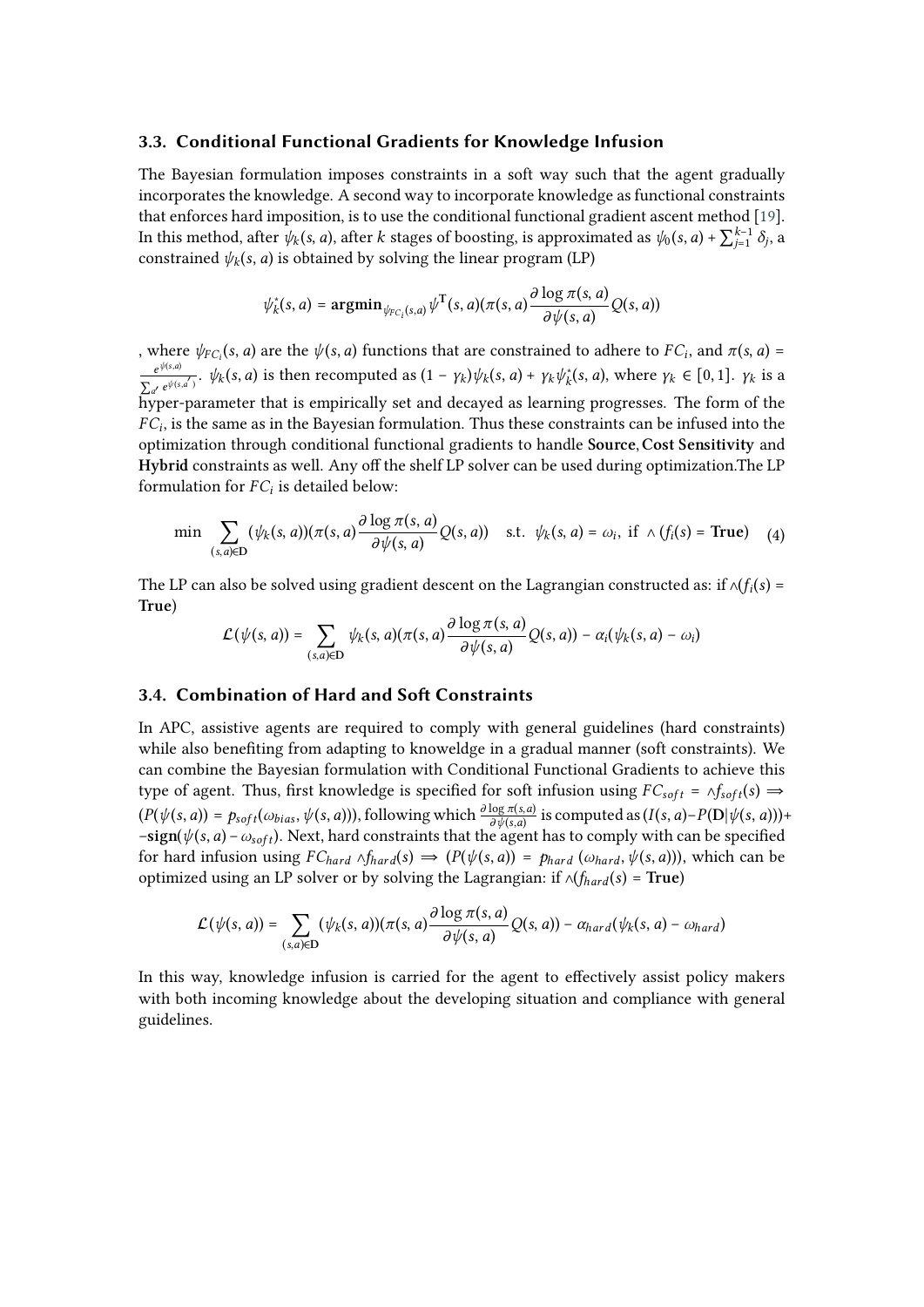<span id="page-8-0"></span>

| ID            | Feature                                                                                       | Description of Clause                                                                                                                                                 |
|---------------|-----------------------------------------------------------------------------------------------|-----------------------------------------------------------------------------------------------------------------------------------------------------------------------|
|               | same(State, Res, Shop) Apin(State, Person, Home) A<br>hin(State,Home,Res)                     | There exists a residential neighborhood<br>and shop in the same route and a person<br>living in a home that is part of the residen-<br>tial neighborhood.             |
| $\mathcal{P}$ | same(State,Shop,Work)^<br>pin(State,Person,Home)^<br>hin(State,Home,Res) Asame(Shop,Res,Work) | There exists a shop, a workplace, and<br>a residential neighborhood in the same<br>route and person living in a home belong-<br>ing to that residential neighborhood. |
| 3             | sopen(State,Shop)                                                                             | There exists a Shop that is open.                                                                                                                                     |

#### **Table 1**

Some relational features that are learned with their English descriptions. It can be seen that the features allow finer grained control at the level of individual shops, homes, residences, workplaces, and routes.

# **4. Experiments and Evaluation**

We design a simulator that interacts with the agent. It simulates the pandemic spread in a small city. The simulator includes information about persons, households, and facilities in the city namely - residential areas, hospitals, shops, and workplaces. Actions are lock/unlock parts of the city as well as increase testing by 10%. The reward model is to reduce human fatalities. We now compare the knowledge infusion methods, with and without feature aggregation. Table [1](#page-8-0) shows feature examples that stayed consistent after the ILP module across all tasks and hence were retained for conducting the experiment, where *same* denotes that the establishments are along the same route, *pin* denotes person in home, *hin* denotes home in residential neighborhood, *sopen* denotes an open shop, *hostpitalized* and *quarantined* denotes persons hospitalized or quarantined, *ropen*, *wopen* and *hopen* denotes residential neighborhood, workplace and home being open. Here open means not placed under lockdown. Possible actions are to lockdown or unlock routes, homes, residential neighborhoods, shops, or workplaces and increase testing at these locations. "NilPolicy" is also included as part of the action space. All features are existentially quantified.

## **4.1. Comparison of Knowledge Infusion methods**

The agent learns by interacting with the simulator to optimize the reward of minimizing infections. It is then subsequently required to adapt to new knowledge about the city map. This knowledge is provided in the form of prohibition of closing down of certain parts of the city specified as functional constraints with  $\omega$  denoting the constraint strength/importance adjudged by the constraint specifier, for example, lockshop(State, Shop):-sopen(State,Shop), -1 and  $\alpha = 1$  denoting the confidence of incorporation in terms of trust/validity for the bayesian infusion technique. For the combined setting, we also use lockshop(State,Shop):-ph(State,Person), +1 for infusion by Conditional Gradients. The aim is to combine the hard constraint of priority being given to locking down places of interaction such as shops, if many people are hospitalized as there are now fewer beds and the soft constraint of keeping open shops running in order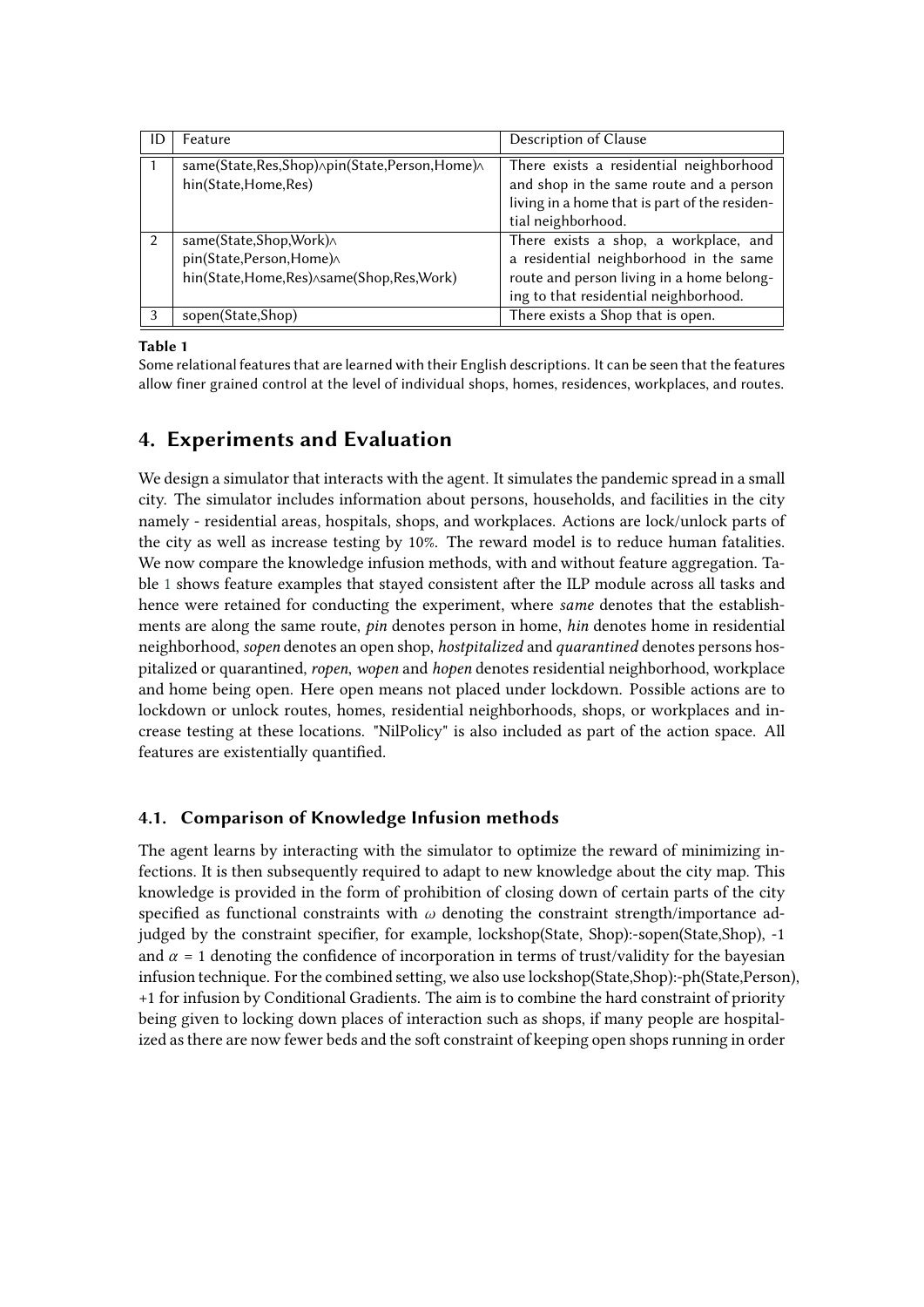| Trajectories   Bayes   CFG   Co |      |      |      | W/O | B    | B-Co |
|---------------------------------|------|------|------|-----|------|------|
| 20                              | 0.8  | 0.85 | 0.85 | 0.4 | 0.79 | 0.5  |
| 50                              | 0.9  | 0.95 | 0.85 | 0.6 | 0.9  | 0.65 |
| 100                             | 0.94 | 0.95 | 0.85 | 0.7 | 0.93 | 0.7  |

#### <span id="page-9-0"></span>**Table 2**

Comparison of Different types of knowledge infusion to test sample efficiency. Bayes: Bayesian, CFG: Conditional Functional Gradient, Co: Combined, w/o: Without, B: Baseline, B-Co: Baseline Combined

to keep the economy functioning. Table [2](#page-9-0) shows how Knowledge Infusion using all methods, fares against Policy Gradient without Knowledge Infusion (KI) and against the baseline which use relational count features and combines Odom et al.,[\[10\]](#page-11-7)'s knowledge infusion with Kersting et al.,[\[7\]](#page-11-4)'s Policy Gradient approach. The baseline also uses linear basis instead of trees. We define a test-case passed as the number of times policy choice is equal to the *real MDP* choice. Recall from **Figure** [1](#page-3-0) that the *real MDP* is known during evaluation. The percentage of test cases passed is reported against number of simulator trajectories. Note that in the combined setting, the baseline approach which uses Odom's KI cancels out the effect of knowledge that is weighted contrastingly i.e.  $\alpha$  and  $-\alpha$ . Also, as seen in Section [3.1,](#page-5-1) aggregation is used to model Partial Observability in the state. We note that aggregation shows improved performance as without aggregation the % test-cases passed are on average 10% lower than with for 20,50 and 100 trajectories, across all comparison settings. It can be seen that the sample efficiency vastly improves with KI than without. More over, in other settings the baseline is similar in results because it is exactly derivable from the bayesian formulation as proved in Theorem [1.](#page-6-1)

## **4.2. Exogeneity of Multiple Events**

We define an *Event* as - setting into movement, a certain population of people who don't follow the typical simulation dynamics. For example, as already mentioned, the simulator encodes that persons in a residential area shop at a "shop" that is in the neighborhood. But we select certain persons who may instead deviate from this routine. A concrete example of this might be those who deviate from their daily routine of going to work to instead gather at a location staging a rally. This *Event* if not handled early, for example by locking down the location and testing everyone that attended, can cause unintended consequences in terms of both human fatalities and economic losses incurred. We demonstrate how knowledge infusion can be used to mitigate this effect. We must take care here to analyse the *Event* before acting too quickly in infusing knowledge. Since the effect of imposing policy in RL at any given time step propagates forward to all other time steps, in the case that the *Event* is transient in nature (passes quickly), knowledge infusion may cause more harm than good.

#### **4.3. Interpretability Analysis**

We analyze the weights at the input layer of the neural network to understanding which parts of the state space were highlighted towards the enforcement of the agent policy. This is similar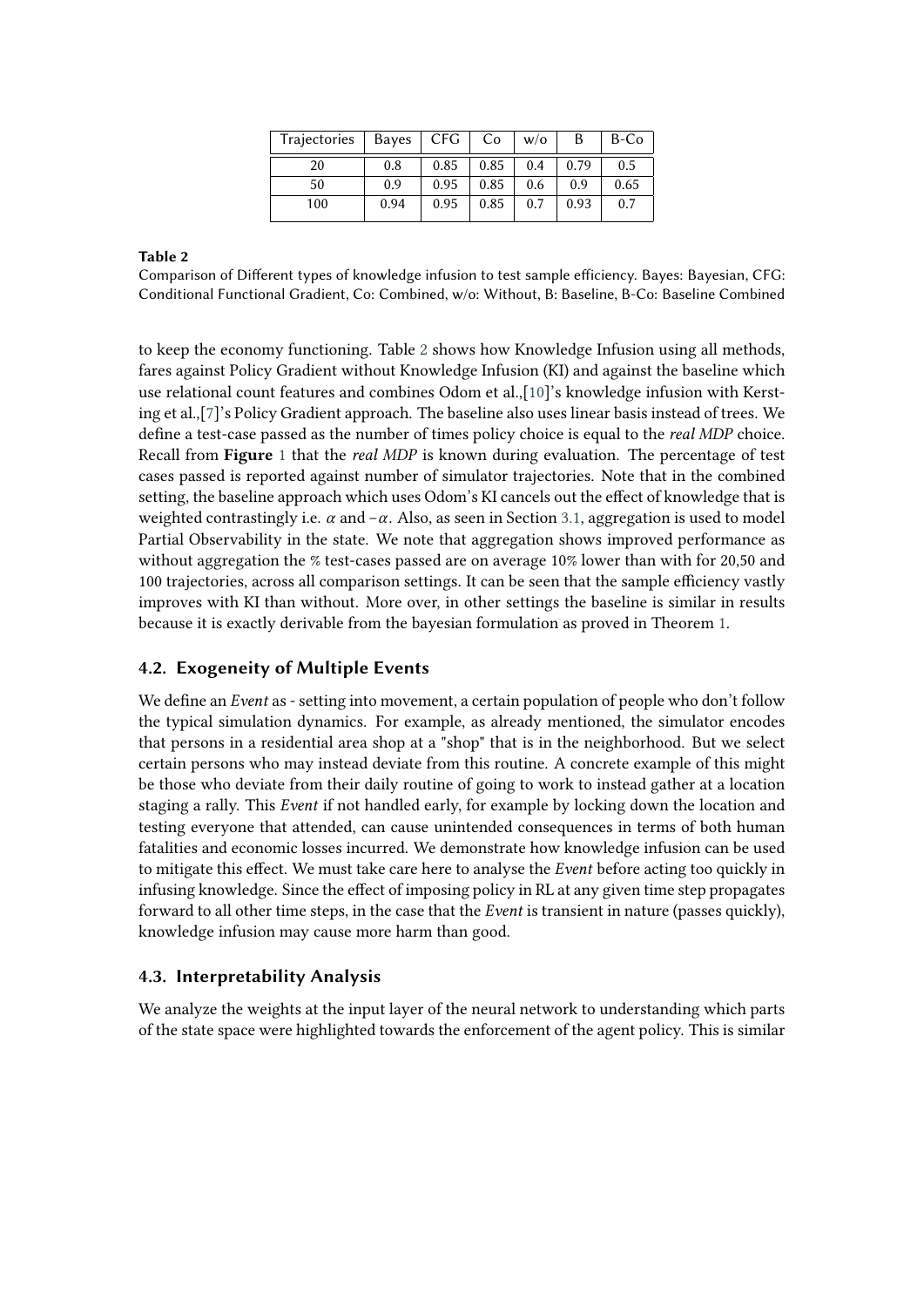| Method                             | Event 1 | Event $2 \mid$ | Event 3 |
|------------------------------------|---------|----------------|---------|
| KIPG-Bayesian with $\lambda = 1$   |         |                |         |
| KIPG-Bayesian with $\lambda = 0.5$ |         |                |         |
| KIPG-Bayesian with $\lambda = 2$   |         |                |         |
| KIPG-CFG                           |         |                |         |

#### **Table 3**

Comparison of different configurations of knowledge infusion when multiple events are injected into the simulation. The time taken by each method to reach  $\geq 0.75$  % test cases passed is recorded.

to a heat map visualization like Dombrowski et al. use except that only the input layer weights are considered [\[14\]](#page-11-11). The single hidden layer is a composition of the input features and is hence omitted from the interpretability analysis. We take the example of the top 2 largest weights for lockshop and the percentage of test cases that this held true in, to illustrate that the interpretability. The top 2 features are feature IDs 1 and 3 with 0.85% test cases passed. We do this for the combined knowledge infusion setting. The feature IDs are from Table [1.](#page-8-0) We can see that for example:

for lockshop, the features with ID 1 and 3, hold the most weight for  $85\%$  of the test cases.

The simulator dynamics encodes that persons in a residential area shop at a "shop" that is in the neighborhood. This is what the "same" predicate means. Thus the feature states that there are many people in homes that are part of a residential area with a shop. Thus this implies due to the simulator dynamics that many people will be shopping regularly at this shop (i.e. high interaction). Therefore this result is not only interpretable but shows that the agent learns to implement locking down of a shop only when the shop is a source of high interaction among people and when it is open.

# **5. Conclusion and Future Work**

In settings where there is continuously evolving dynamics and the resulting non-stationarity and partial observability, standard RL frameworks suffer from unaffordable delays due to nonstationarity and sub-optimal policy learning due to partial observability. This is because of their fundamental trial and error based correction. In our example setting of APC, this delay and in correction or a sub-optimal policy can prove extremely costly. In various other Real-Life Scenarios, we see similar issues. We develop a principled Knowledge Infusion framework to enable effective control of unintended consequences that arise there-of and demonstrate its effectiveness. We will explore more specifications for the knowledge as functional constraints and their applications in future work in enhanced simulation settings.

# **References**

[1] J. Kober, J. A. Bagnell, J. Peters, Reinforcement learning in robotics: A survey, The International Journal of Robotics Research 32 (2013) 1238–1274.